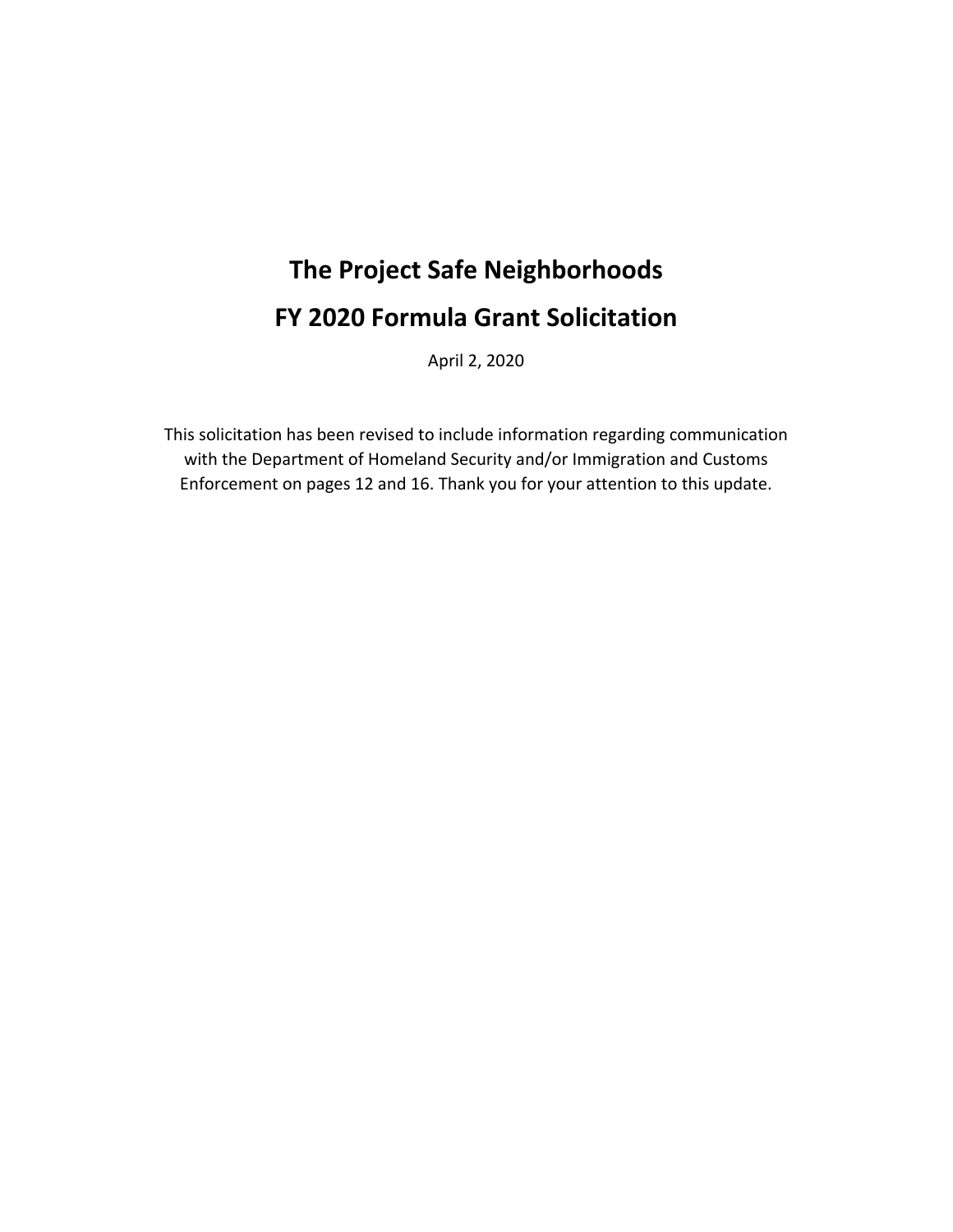OMB No. 1121-0329 Approval Expires 11/30/2020



## **The Project Safe Neighborhoods**

## **FY 2020 Formula Grant Solicitation**

## **CFDA #16.609**

**Solicitation Release Date:** March 31, 2020 **Application Deadline:** 11:59 p.m. eastern time on June 1, 2020

The [U.S. Department of Justice](https://www.usdoj.gov/) (DOJ), [Office of Justice Programs](https://www.ojp.usdoj.gov/) (OJP), <u>Bureau of Justice</u> [Assistance](https://www.bja.gov/) (BJA) is seeking applications for funding for the <u>Project Safe Neighborhoods (PSN)</u> program. This program furthers DOJ's mission and violent crime reduction strategy by providing support to state, local, and tribal efforts to reduce violent crime.

 the applicant is to follow the guidelines in this solicitation as to that provision. This solicitation incorporates the [OJP Grant Application Resource Guide](https://www.ojp.gov/funding/Apply/Resources/Grant-App-Resource-Guide.htm) by reference. It provides guidance to applicants on how to prepare and submit applications for funding to OJP. If this solicitation expressly modifies any provision in the OJP Grant Application Resource Guide,

#### **Eligibility** (Who may apply):

The following entities are eligible to apply:

• PSN team fiscal agents for the federal judicial districts

 All fiscal agents must be certified by the relevant district United States Attorney's Office (USAO). (including tribal nonprofit), and federally recognized Indian tribal governments (as determined by Eligible USAO-certified fiscal agents include states, units of local government, educational institutions, faith-based and other community organizations, private nonprofit organizations the Secretary of the Interior).

 [neighborhoods-psn/certification-process.](https://bja.ojp.gov/program/project-safe-neighborhoods-psn/certification-process) BJA recommends that districts select their current For details on the responsibilities of a fiscal agent, see page 5 of the solicitation. For details on the fiscal agent certification process, please visit: [https://bja.ojp.gov/program/project-safe-](https://bja.ojp.gov/program/project-safe-neighborhoods-psn/certification-process)PSN fiscal agent, or consider using the State Administering Agency (SAA), for DOJ funding because SAAs may better leverage state resources to assist in the implementation of the district's PSN initiative. For a list of SAAs, visit: [https://ojp.gov/saa/.](https://ojp.gov/saa/)

#### **NOTE: If an applicant is a fiscal agent or other entity that has not received the required certification by its local USAO, its application will not be considered for funding.**

**All recipients and subrecipients (including any for-profit organization) must forgo any profit or management fee.**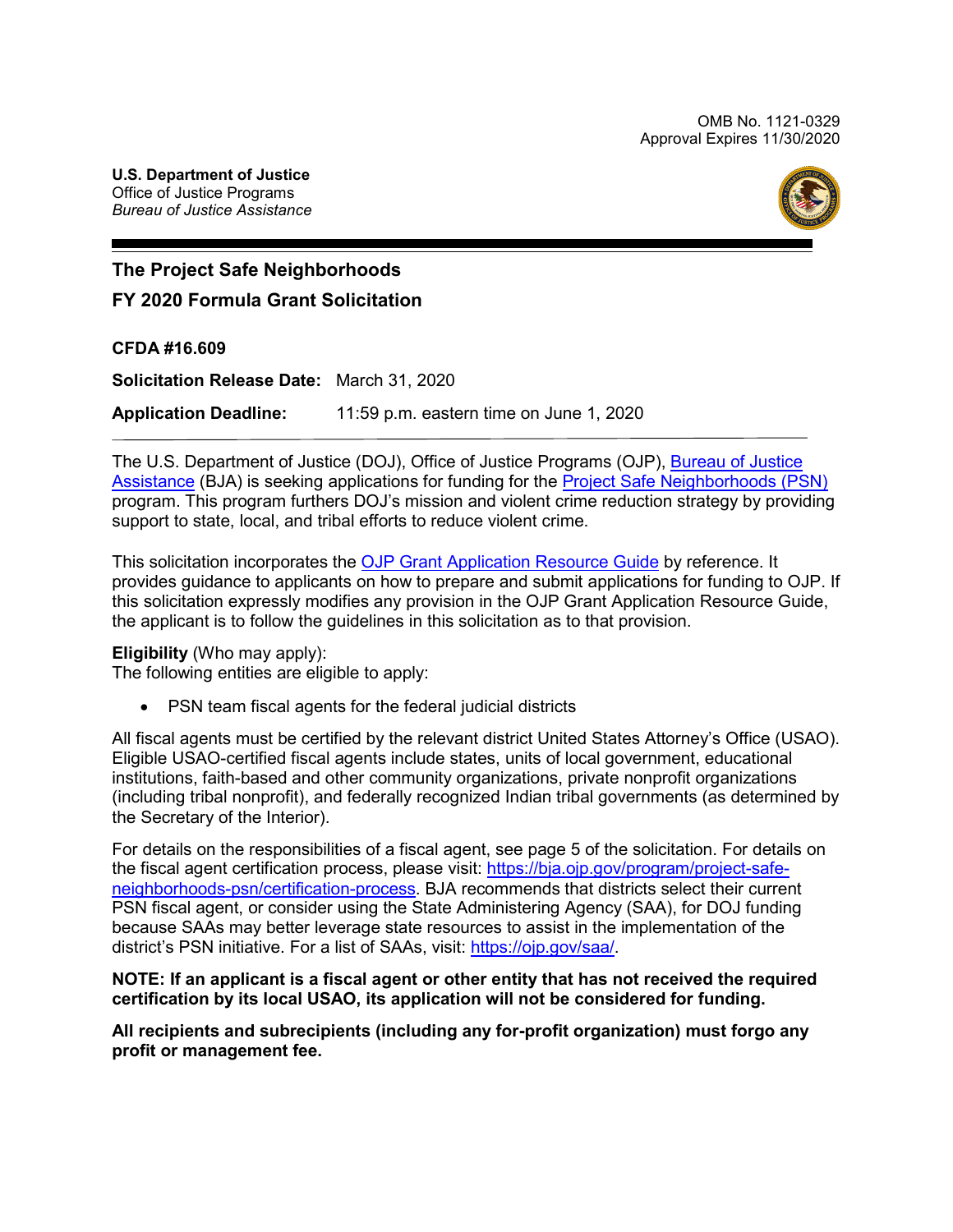## **Contact information**

For technical assistance with submitting an application, contact the Grants Management System Support Hotline at 888-549-9901, option 3, or via email at [GMS.HelpDesk@usdoj.gov.](mailto:GMS.HelpDesk@usdoj.gov) The GMS Support Hotline operates 24 hours a day, 7 days a week, including on federal holidays.

An applicant that experiences unforeseen GMS technical issues beyond its control that prevent it from submitting its application by the deadline must email the BJA contact identified below **within 24 hours after the application deadline** in order to request approval to submit its application after the deadline. Additional information on reporting technical issues appears under "Experiencing Unforeseen GMS Technical Issues" in the **How to Apply (GMS)** section in the [OJP Grant Application Resource Guide.](https://www.ojp.gov/funding/Apply/Resources/Grant-App-Resource-Guide.htm#howToApplyGMS)

 For assistance with any other requirement of this solicitation, contact the National Criminal Justice Reference Service (NCJRS) Response Center: toll-free at 800–851–3420; via TTY at 301–240–6310 (hearing impaired only); email grants@ncirs.gov; fax to 301–240–5830; or web chat at [https://webcontact.ncjrs.gov/ncjchat/chat.jsp.](https://webcontact.ncjrs.gov/ncjchat/chat.jsp) The NCJRS Response Center hours of operation are 10:00 a.m. to 6:00 p.m. eastern time, Monday through Friday, and 10:00 a.m. to 8:00 p.m. eastern time on the solicitation close date.

## **Deadline Details**

 applicants must register, even those that previously registered in GMS. Select the "Apply Applicants must register in the OJP Grants Management System (GMS) at <https://grants.ojp.usdoj.gov>[/](https://grants.ojp.usdoj.gov/) prior to submitting an application under this solicitation. All Online" button associated with the solicitation title. All registrations and applications are due by 11:59 p.m. eastern time on June 1, 2020*.* 

For additional information, see the "How to Apply (GMS)" section in the [OJP Grant Application](https://www.ojp.gov/funding/Apply/Resources/Grant-App-Resource-Guide.htm#howToApplyGMS)  [Resource Guide.](https://www.ojp.gov/funding/Apply/Resources/Grant-App-Resource-Guide.htm#howToApplyGMS)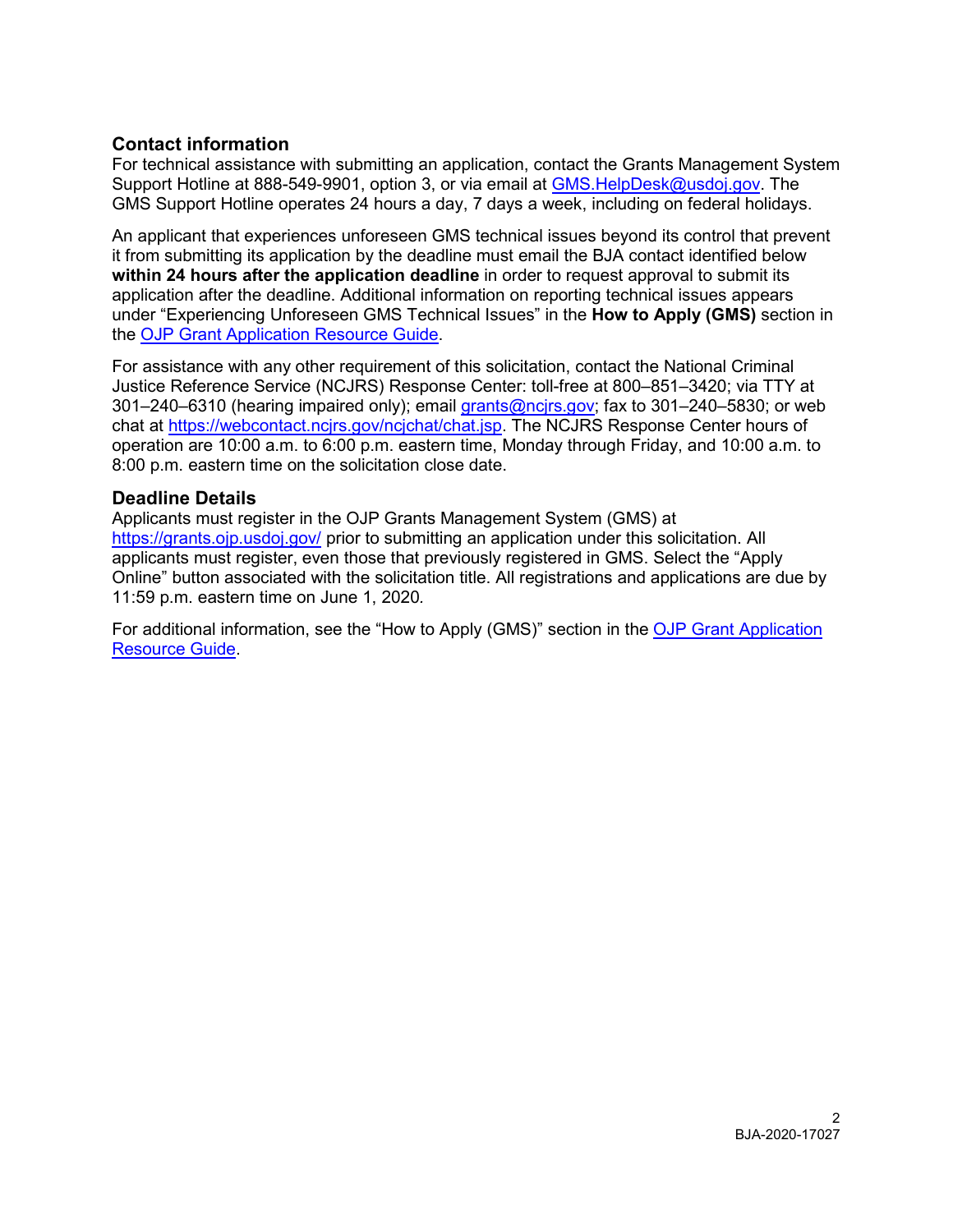## Contents

| А.                                                                                        |  |
|-------------------------------------------------------------------------------------------|--|
|                                                                                           |  |
|                                                                                           |  |
|                                                                                           |  |
|                                                                                           |  |
|                                                                                           |  |
| В.                                                                                        |  |
|                                                                                           |  |
|                                                                                           |  |
|                                                                                           |  |
|                                                                                           |  |
|                                                                                           |  |
| Prior Approval, Planning, and Reporting of Conference/Meeting/Training Costs 8            |  |
|                                                                                           |  |
| C.                                                                                        |  |
| D.                                                                                        |  |
|                                                                                           |  |
|                                                                                           |  |
| Е.                                                                                        |  |
|                                                                                           |  |
| F.                                                                                        |  |
|                                                                                           |  |
|                                                                                           |  |
|                                                                                           |  |
|                                                                                           |  |
| G.                                                                                        |  |
| Η.                                                                                        |  |
|                                                                                           |  |
|                                                                                           |  |
|                                                                                           |  |
| Appendix B: Frequently Asked Questions Related to Required 30% Gang Set Aside Funding  17 |  |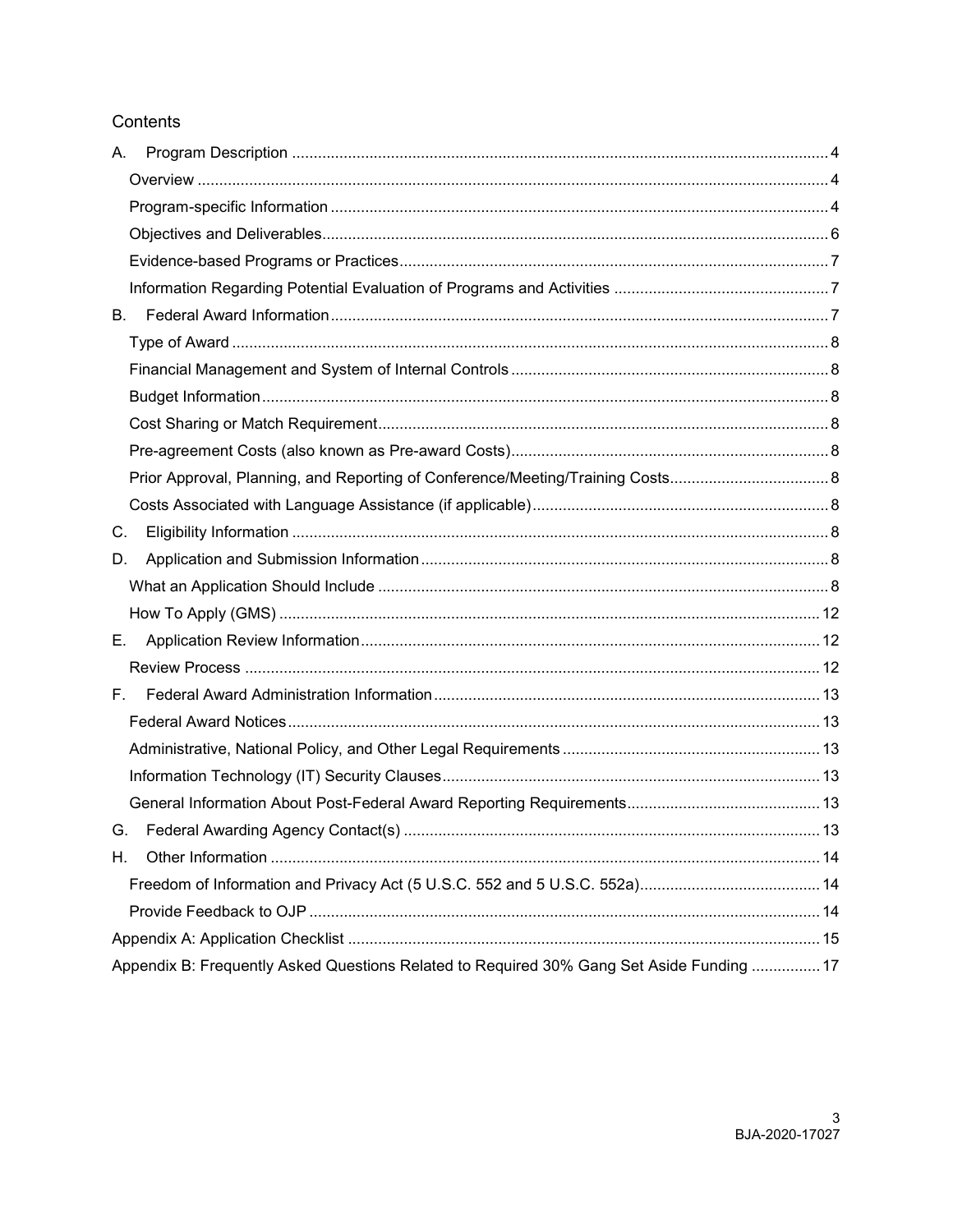# **PROJECT SAFE NEIGHBORHOODS FY 2020 FORMULA GRANT SOLICITATION CFDA # 16.609**

# <span id="page-4-0"></span>**A. Program Description**

## <span id="page-4-1"></span>**Overview**

 ongoing coordination, cooperation, and partnerships of local, state, tribal, and federal law Project Safe Neighborhoods (PSN) is designed to create and foster safer neighborhoods through a sustained reduction in violent crime. The program's effectiveness depends upon the enforcement agencies working together with the communities they serve—engaged in a unified approach led by the U.S. Attorney (USA) in all 94 districts.

**Statutory Authority:** FY 20 (BJA - PSN) 34 U.S.C. 60701-05

## <span id="page-4-2"></span>**Program-specific Information**

 With PSN, each USAO is responsible for establishing a collaborative team of federal, state, team (referred to as the "PSN team"), each district will implement the five design features of accountability—to address violent crime in their respective districts. PSN also encourages the local, and tribal (where applicable) law enforcement and community partners to implement a strategic plan for investigating, prosecuting, and preventing violent crime. Through the PSN PSN—leadership, partnership, targeted and prioritized enforcement, prevention, and development of practitioner-researcher partnerships that use data, evidence, and innovation to create strategies and interventions that are effective and make communities safer.

 Each federal judicial district is eligible to apply for a funding allocation, based on its violent crime rate and population. The funding allocation will be posted when available. In order to expedite the award process, PSN teams should develop their FY 2020 strategy and certified fiscal agents should submit their application based on last year's allocation as a placeholder until formula amounts are finalized. Once the FY 2020 allocation amounts are available, applicants will be notified to revise their applications with the correct allocation amount. The FY 2019 allocations may be found **[here.](https://bja.ojp.gov/sites/g/files/xyckuh186/files/media/document/fy-2019-psn-funding-allocation-amounts_final.pdf)** 

 Pursuant to FY 20 (BJA - PSN) 34 U.S.C. 60701-05, 30 percent of PSN funding must be used to support gang task forces in regions in the United States "experiencing a significant or increased presence of criminal or transnational organizations engaging in high levels of violent account for this requirement in its submitted grant application materials as outlined on page 10 or coordinate with, teams that focus on these crime issues. For more information on this crime, firearms offenses, human trafficking, and drug trafficking." Each PSN District must of this solicitation. This should include a clear explanation of how funds will be used to enhance, requirement, please see the Frequently Asked Questions document located at Appendix B.

There are five **PSN design features** that all PSN grant applicants must address in their PSN strategy. The five design features are:

## **1. Leadership**

United States Attorneys, working with state, local, and tribal law enforcement, are the cornerstone of the law enforcement response to crime in their jurisdictions, and are best positioned to take the leadership role in developing and implementing a crime-reduction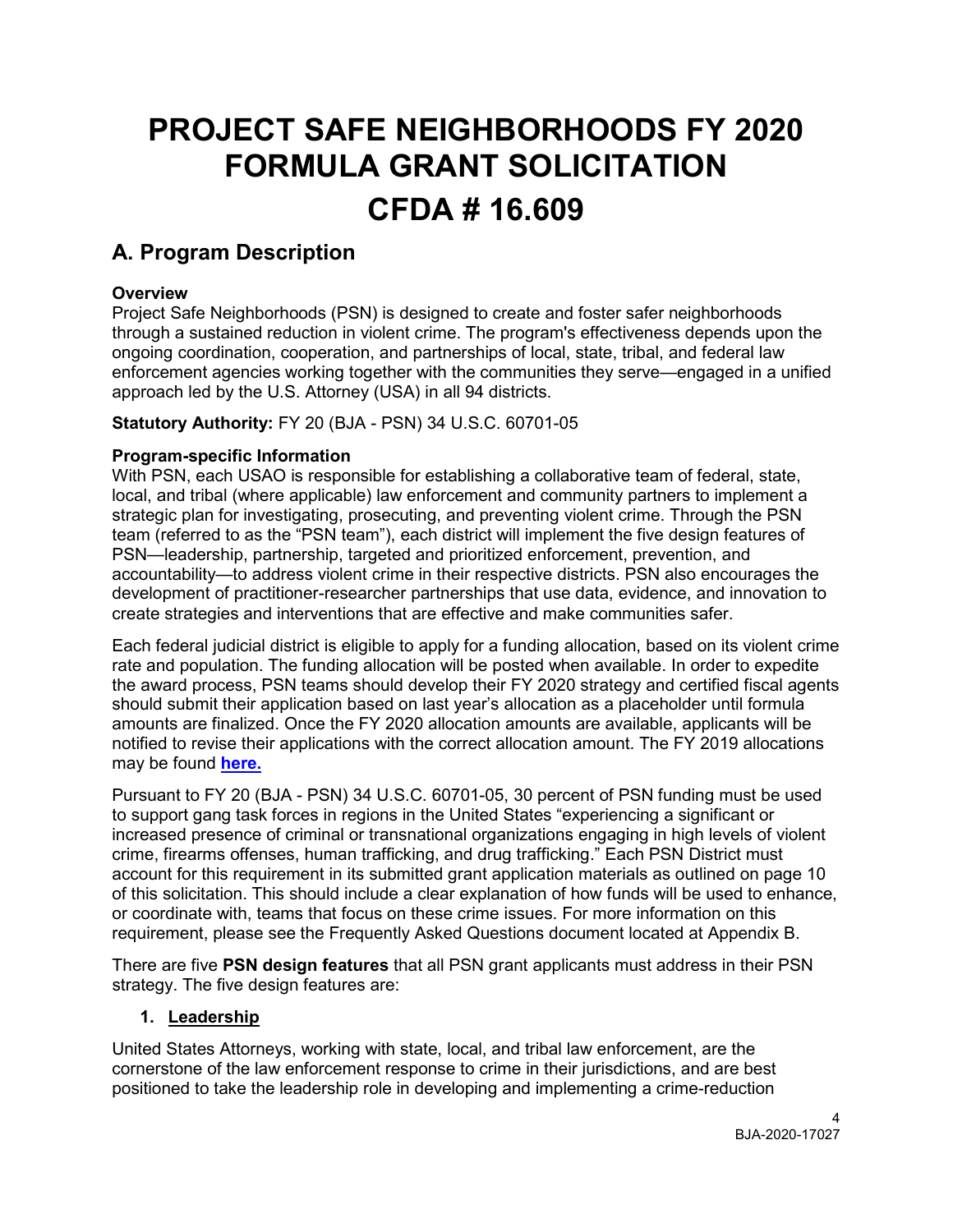program. This includes serving as a convener to ensure coordination among federal, state, local, and tribal agencies, and among existing initiatives and task forces that can help reduce violent crime.

## **2. Partnership**

 leadership of the USAO, the PSN team typically includes federal and local prosecutors; federal The USAO must work in partnership with federal, state, local, and tribal law enforcement and prosecutors, as well as other violent crime reduction stakeholders within the district. Under the law enforcement agencies; local, state, and tribal law enforcement agencies; probation and parole agencies; and the certified fiscal agent. The involvement of local government leaders, social service providers, neighborhood leaders, members of the faith community, and business leaders also enhances a team's effectiveness. PSN sites also have the option of engaging a research partner. For information on identifying and working with a research partner, please visit: [https://psn.cj.msu.edu/tta/researchpartnerqa\\_version-2\\_june2017.pdf.](https://psn.cj.msu.edu/tta/researchpartnerqa_version-2_june2017.pdf)

## **3. Targeted and Prioritized Enforcement**

 violence. District-based enforcement efforts must accomplish three goals: 1) identify the PSN requires each district to develop data-driven strategies to target enforcement efforts in locations with significant violent crime problems and against offenders who are driving the locations within the district that have the most significant issues with violence; 2) identify the offenders who are driving the violence in those areas; and 3) prosecute those offenders to provide the most certain and appropriate sanctions.

## **4. Prevention**

The PSN team must develop effective relationships with community leaders and residents, understand the needs and priorities of the community, and effectively communicate how law enforcement efforts are helping to reduce crime and increase public safety. Additionally, PSN encourages partnerships with local prevention and offender reentry programs that can help prevent violent crime.

## **5. Accountability**

 as number and quality of investigations and prosecutions. PSN grantees must collect relevant data that focus on outcomes. PSN maintains accountability by measuring outcomes (i.e., reduction of violent crime), as well

## *Information about Selecting Potential Fiscal Agents*

 Each federal judicial district must use a fiscal agent to receive the federal funds and then make subawards to, or enter into contracts with, each entity that will carry out the strategy. The fiscal agent is selected by the PSN Team and will need to be certified by the USA in the relevant district. The USA must provide the fiscal agent with a certification letter which must be included in the application materials. A copy of a sample certification letter is located at: [https://www.bja.gov/programs/psn/psn12.html.](https://www.bja.gov/programs/psn/psn12.html)

 This agent will be responsible for accepting the full funding allocation and overseeing the management of this funding, including all of the subawards. (See below for expectations of a fiscal agent.)

 managing its state's Byrne Justice Assistance Grant Program awards to serve as fiscal agent. For a list of SAAs, visit: <u>https://ojp.gov/saa/</u>.<br>5<br>BJA-2020-17027 In some instances, a PSN team may enter into an agreement with the SAA responsible for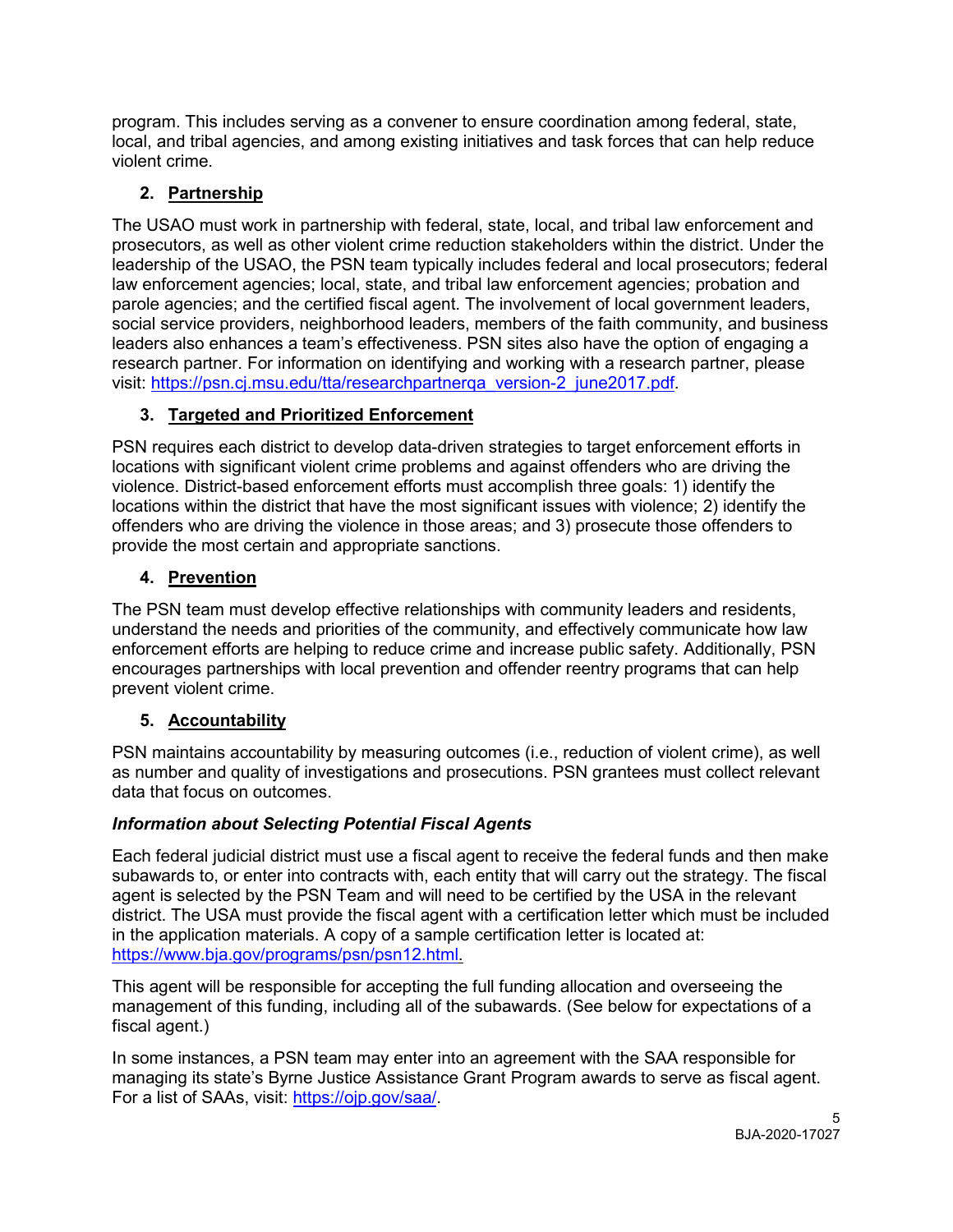directly. The fiscal agent's grant application and budget must reflect the input of the PSN team clear documentation of the decision and team participants.<br>Each fiscal agent will be expected to: The PSN team may determine that the fiscal agent is the most appropriate entity to carry out aspects of the district's PSN violence reduction strategy in addition to its administration of the grant. In these cases, the fiscal agent is permitted to retain PSN funds, in addition to the 10 percent in administrative funds, to support allowable activities associated with the implementation of the PSN strategy. These additional retained funds are considered direct costs, and not a contract or subaward, since the fiscal agent will carry out these activities and the agreed upon apportionment of funds for all proposed subaward recipients who will play a role in the PSN violence reduction strategy (including the fiscal agent itself, as appropriate). All funding decisions should be made by the PSN team before the application is submitted with

- Organize and submit the required PSN application materials.
- Manage all fiscal matters, including, but not limited to:
	- $\circ$  Working with the PSN team to oversee the contracts entered into and subawards made.
	- o Accounting for all funds awarded.
	- o Drawing down federal funds, as needed.
	- o Making payments to each contractor or subrecipient.
- Prepare required federal reports.
- Work with BJA staff to submit Grant Adjustment Notices (GANs), as needed.
- Provide requested information and revisions in a timely manner.
- Work with federal monitors or auditors, as needed.
- recipients adhere to the financial and administrative rules in the DOJ Grants Financial • Establish a process to award and monitor each subaward to ensure that subaward Guide.
- days of accepting the federal grant award, unless the chosen fiscal agent has already done • Complete the DOJ Grants Financial Management training online or in person within 120 so.

 It is preferred that a fiscal agent have a track record in overseeing and accounting for funds, especially federal grant funds.

Any subaward made by the selected fiscal agent must be authorized by BJA before funds can be disbursed.

## <span id="page-6-0"></span>**Objectives and Deliverables**

 $\overline{a}$ 

The PSN Program's objectives are to:

• Implement<sup>1</sup> effective programs and strategies that enable PSN teams to prevent, respond to, and reduce violent crime.

<span id="page-6-1"></span><sup>1</sup> See Natalie Kroovand Hipple and Edmund F. McGarrell, "Supporting Effective Implementation of Strategic Crime Reduction Efforts," Research in Brief, *The Police Chief* 81 (September 2014): 14–15.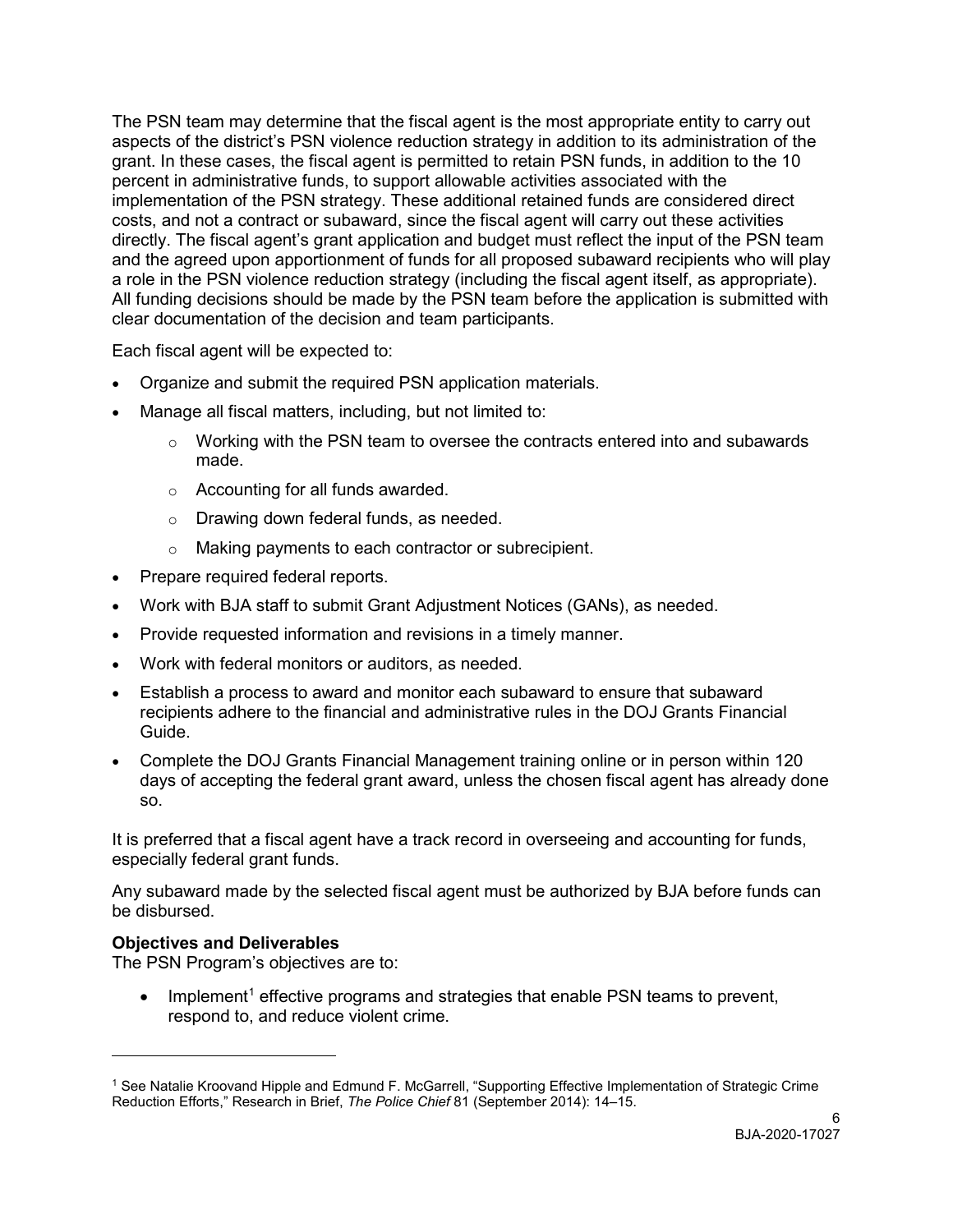- Effectively use intelligence and data to identify high crime areas and prolific violent offenders.
- Create and maintain ongoing coordination among federal, state, local, and tribal law enforcement officials.

This grant program's required deliverables are:

- Periodic reports to BJA as required by the terms of the grant.
- • If the grant supports the activities of a research partner, a final analysis report of the program's implementation and outcomes for PSN grant projects must be submitted to BJA at the conclusion of the project

demonstrate the results of the work completed, as discussed under <u>What an Application Should</u> The Objectives and Deliverables are directly related to the performance measures that [Include.](#page-8-10)

## <span id="page-7-0"></span>**Evidence-based Programs or Practices**

OJP strongly emphasizes the use of data and evidence in policymaking and program development in criminal justice, juvenile justice, and crime victim services. For additional information and resources on evidence-based programs or practices, see the [OJP Grant](https://www.ojp.gov/funding/Apply/Resources/Grant-App-Resource-Guide.htm#evidenceBased)  [Application Resource Guide.](https://www.ojp.gov/funding/Apply/Resources/Grant-App-Resource-Guide.htm#evidenceBased)

## <span id="page-7-1"></span>**Information Regarding Potential Evaluation of Programs and Activities**

 Applicants should note that OJP may conduct or support an evaluation of the programs and activities funded under this solicitation. For additional information, see the [OJP Grant](https://www.ojp.gov/funding/Apply/Resources/Grant-App-Resource-Guide.htm#potentialEvaluation)  [Application Resource Guide](https://www.ojp.gov/funding/Apply/Resources/Grant-App-Resource-Guide.htm#potentialEvaluation) section titled Information Regarding Potential Evaluation of Programs and Activities.

# <span id="page-7-2"></span>**B. Federal Award Information**

 $\overline{a}$ 

 This solicitation expressly modifies the OJP Grant Application Resource Guide by not incorporating the "Limitation on Use of Award Funds for Employee Compensation; Waiver" provisions in the "Financial Information" section of the [OJP Grant Application Resource Guide.](https://www.ojp.gov/funding/Apply/Resources/Grant-App-Resource-Guide.htm#UseOfAwardFunds)

| Maximum number of awards BJA expects to make              | 93                    |
|-----------------------------------------------------------|-----------------------|
| Estimated maximum dollar amount for each award            | Determined by formula |
| Total amount anticipated to be awarded under solicitation | \$18,000,000          |
| Period of performance start date                          | October 1, 2020       |
| Period of performance duration                            | 36 Months             |

All awards are subject to the availability of appropriated funds and to any modifications or additional requirements that may be imposed by law.

reduction-efforts/. [http://www.policechiefmagazine.org/research-in-brief-supporting-effective-implementation-of-strategic-crime](http://www.policechiefmagazine.org/research-in-brief-supporting-effective-implementation-of-strategic-crime-reduction-efforts/)[reduction-efforts/.](http://www.policechiefmagazine.org/research-in-brief-supporting-effective-implementation-of-strategic-crime-reduction-efforts/) BJA-2020-17027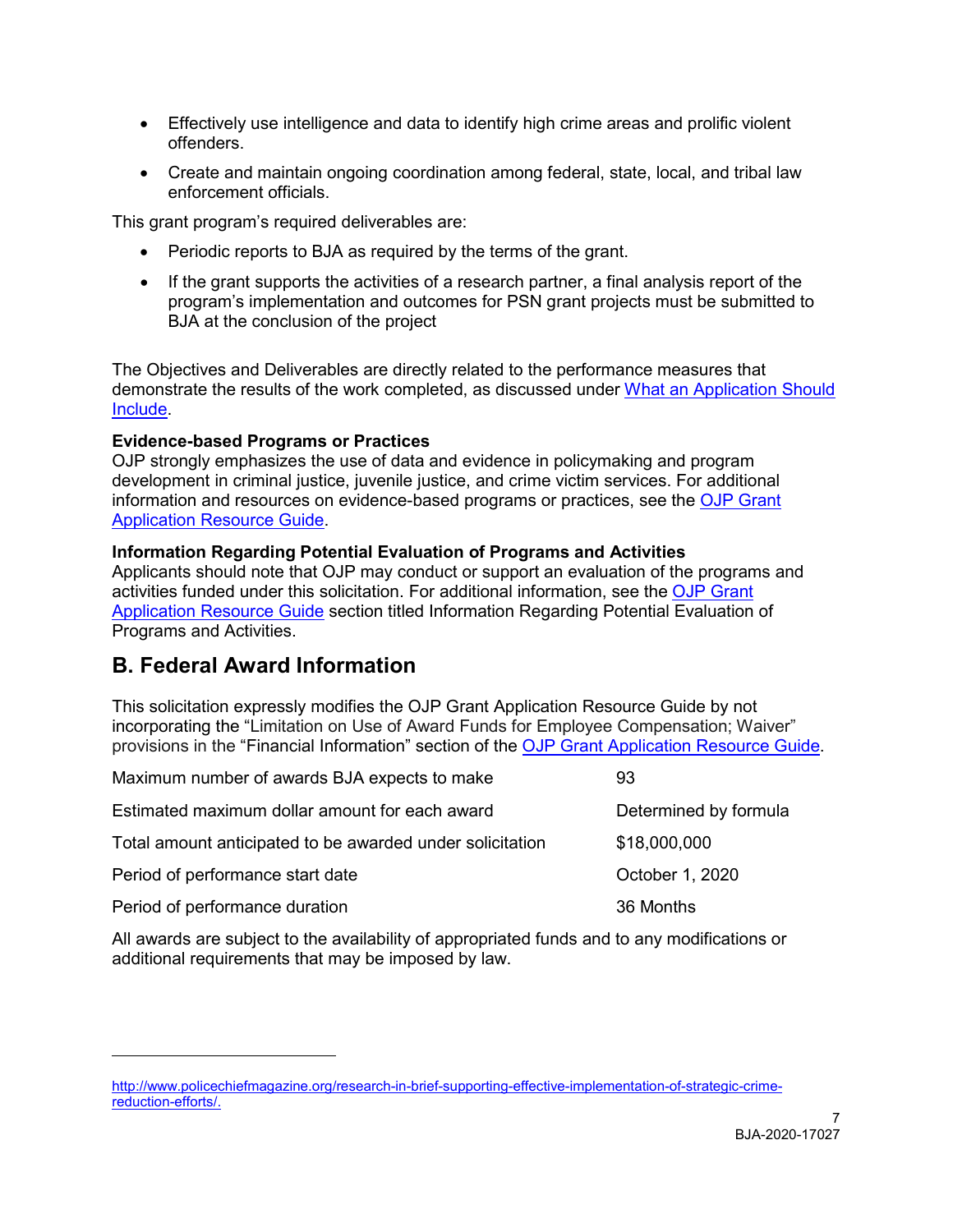## <span id="page-8-0"></span>**Type of Award**

 BJA expects to make awards under this solicitation as grants. See the Administrative, National Policy, and Other Legal Requirements section of the [OJP Grant Application Resource Guide](https://www.ojp.gov/funding/Apply/Resources/Grant-App-Resource-Guide.htm#otherLegalRequirements) for additional information.

## <span id="page-8-1"></span> **Financial Management and System of Internal Controls**

entities) must, as described in the Part [2](#page-8-12)00 Uniform Requirements<sup>2</sup> as set out at 2 C.F.R. 200.303, comply with standards for financial and program management. See the <mark>OJP Grant</mark> [Application Resource Guide](https://www.ojp.gov/funding/Apply/Resources/Grant-App-Resource-Guide.htm#financialManagement) for additional information. Award recipients and subrecipients (including recipients or subrecipients that are pass-through

## <span id="page-8-2"></span>**Budget Information**

Currently, the FY 2020 allocation amounts are unavailable. As a result, applicants should submit their PSN application based on last year's allocation as a placeholder to be revised later.

 the funds. Administrative costs (when utilized) must be tracked separately; a recipient must Fiscal agents may use up to 10 percent of their award for costs associated with administering report in separate financial status reports (SF-425) those expenditures that specifically relate to each particular PSN Award during any particular reporting period.

 these costs based on transportation to and per diem rates in the Washington, DC area. Award recipients must reserve funds in their budget to support three non-federal members of the PSN team's participation in the 2021 PSN National Conference. Applicants should estimate

## <span id="page-8-11"></span><span id="page-8-3"></span>**Cost Sharing or Match Requirement**

This solicitation does not require a match.

 **Please see the [OJP Grant Application Resource Guide](https://ojp.gov/funding/Apply/Resources/Grant-App-Resource-Guide.htm) for information on the following:** 

<span id="page-8-4"></span>**[Pre-agreement Costs \(also known as Pre-award Costs\)](https://www.ojp.gov/funding/Apply/Resources/Grant-App-Resource-Guide.htm#pre-agreement)** 

<span id="page-8-5"></span>**[Prior Approval, Planning, and Reporting of Conference/Meeting/Training Costs](https://www.ojp.gov/funding/Apply/Resources/Grant-App-Resource-Guide.htm#reportingCosts)** 

<span id="page-8-6"></span>**[Costs Associated with Language Assistance](https://www.ojp.gov/funding/Apply/Resources/Grant-App-Resource-Guide.htm#languageAssistance) (if applicable)** 

# <span id="page-8-7"></span>**C. Eligibility Information**

For eligibility information, see title page.

For information on cost sharing or match requirements, see [Section B. Federal Award](#page-8-11)  [Information.](#page-8-11) 

# <span id="page-8-10"></span><span id="page-8-8"></span>**D. Application and Submission Information**

## <span id="page-8-9"></span>**What an Application Should Include**

-

See the Application Elements and Formatting Instructions section of the [OJP Grant Application](https://www.ojp.gov/funding/Apply/Resources/Grant-App-Resource-Guide.htm#formatInstructions)  [Resource Guide](https://www.ojp.gov/funding/Apply/Resources/Grant-App-Resource-Guide.htm#formatInstructions) for information on what happens to an application that does not contain all of the specified elements or that is nonresponsive to the scope of the solicitation*.* 

<span id="page-8-12"></span><sup>&</sup>lt;sup>2</sup> The "Part 200 Uniform Requirements" means the DOJ regulation at 2 C.F.R Part 2800, which adopts (with certain modifications) the provisions of 2 C.F.R. Part 200.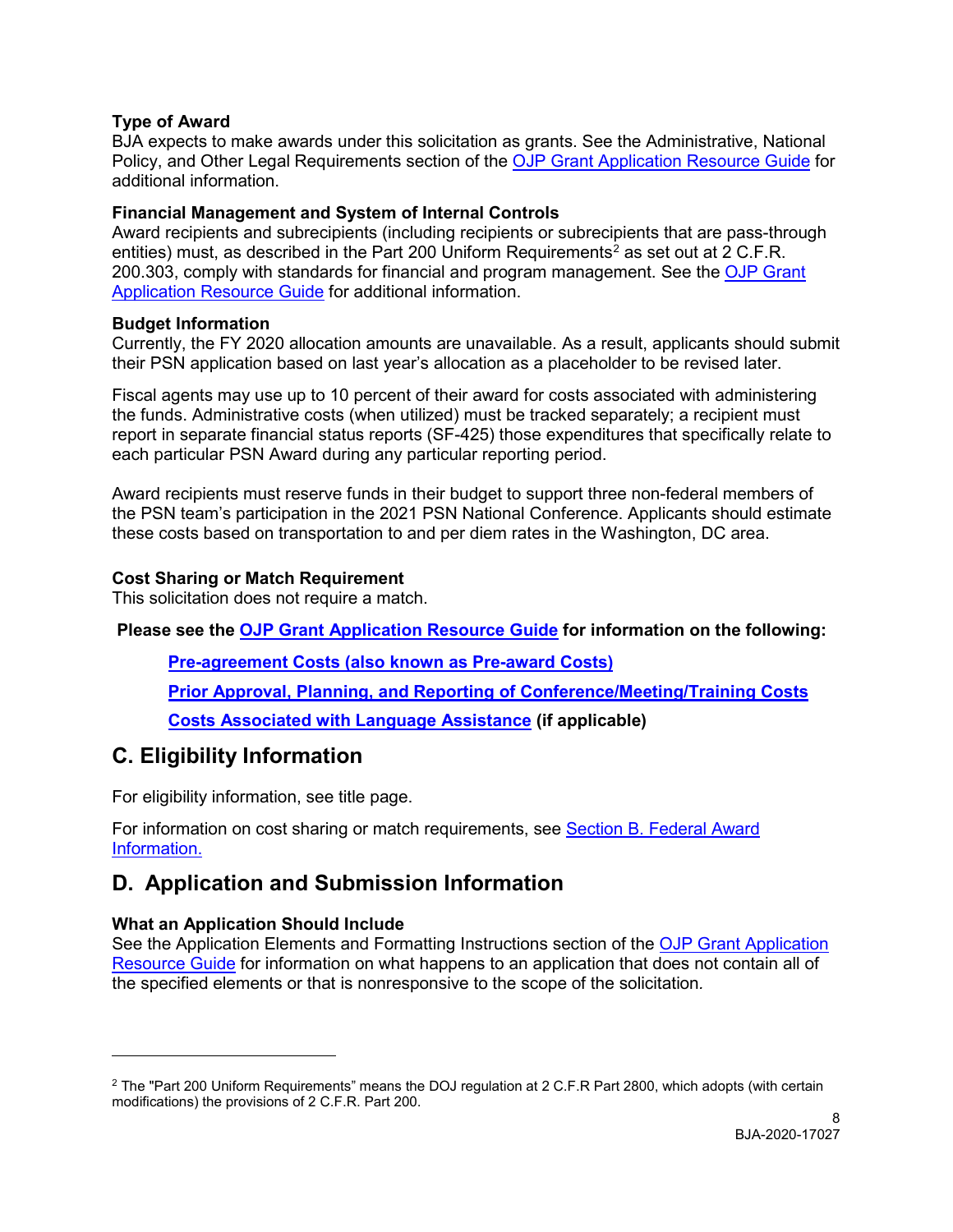## **1. Application for Federal Assistance (Standard Form (SF)-424)**

The SF-424 is a required standard form used as a cover sheet for submission of preapplications, applications, and related information. See the [OJP Grant Application](https://www.ojp.gov/funding/apply/ojp-grant-application-resource-guide#completeApplication)  [Resource Guide](https://www.ojp.gov/funding/apply/ojp-grant-application-resource-guide#completeApplication) for additional information on completing the SF-424.

[Order 12372.](https://www.archives.gov/federal-register/codification/executive-order/12372.html) An applicant may find the names and addresses of State Single Points of SPOC list, the applicant must contact the State SPOC to find obtain information about and applicant whose State does not appear on the SPOC list should answer question 19 by **Intergovernmental Review:** This solicitation ("funding opportunity") **is** subject to [Executive](https://www.archives.gov/federal-register/codification/executive-order/12372.html)  Contact (SPOCs) at the following website: [https://www.whitehouse.gov/wp](https://www.whitehouse.gov/wp-content/uploads/2020/01/spoc_1_16_2020.pdf)[content/uploads/2020/01/spoc\\_1\\_16\\_2020.pdf.](https://www.whitehouse.gov/wp-content/uploads/2020/01/spoc_1_16_2020.pdf) If the applicant's State appears on the comply with the State's process under E.O. 12372. In completing the SF-424, an applicant whose State appears on the SPOC list is to make the appropriate selection in response to question 19 once the applicant has complied with its State E.O. 12372 process. (An selecting the response that the: "Program is subject to E.O. 12372, but has not been selected by the State for review.").

#### **2. Project Abstract:**

 Include an abstract that summarizes the proposed project in 400 words or fewer. Project abstracts should be:

- Written for a general public audience.
- Submitted as a separate attachment with "Project Abstract" as part of its file name.
- Single-spaced, using a standard 12-point Times New Roman font with 1-inch margins.

Please ensure the abstract includes information on:

- The proposed project period
- Summary of the PSN grant strategy
- Geographic focus of the grant-funded activities
- Name of the research partner, if applicable
- Key partners

 As a separate attachment, the project abstract will not count against the page limit for the program narrative.

#### **3. Program Narrative**

The Program Narrative should be double-spaced, using a standard 12-point Times New Roman font with 1-inch margins, and should not exceed 10 pages. Number pages "1 of 10," "2 of 10," etc. Charts and graphs may be included in the narrative, and may be singlespaced and feature smaller fonts as necessary to present the included data.

 If the program narrative fails to comply with these length restrictions, BJA may negatively consider such noncompliance in final award decisions. The following sections should be included as part of the program narrative: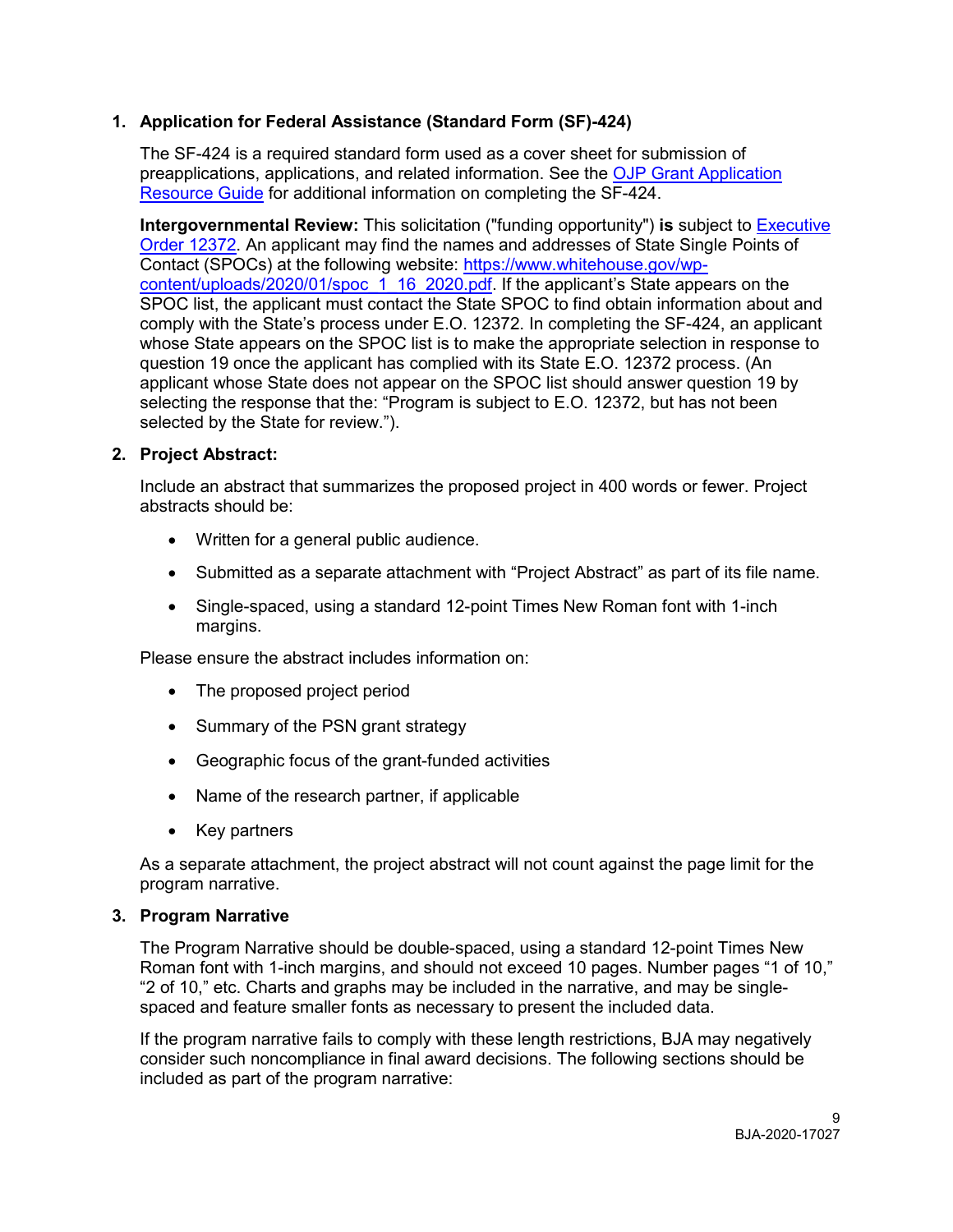a. Description of the Issue

a. Description of the Issue<br>This section must identify the crime issue being addressed by the PSN team through this reduction initiative undertaken by the team. grant award, the data that was used to identify the crime issue, the selected target enforcement areas, as well as the key partners who need to be included in the violence

- 1. What type of violent crime issues/challenges will your grant strategy address?
- 2. Which geographical area(s) (aka target enforcement area) will be the focus of your PSN grant strategy and what is driving violence in this area(s)?
- 3. Describe the type of violent crime actors in these areas?
- 4. What type of data did you use to analyze the violent crime issue in your district?
- 5. Which agencies/types of agencies assisted in the violent crime assessment?
- 6. How will grant funding be useful in addressing the specific violent crime issues?
- b. Project Design and Implementation

 issue, the roles of key partners, and the data that will be collected and analyzed to inform the strategy and measure outcomes of the PSN team's efforts. This section must describe the strategy that will be implemented to address the crime

- 1. What does the PSN team plan to do with grant funding in the selected geographical area(s)? For instance, what are the specific objectives and how does the PSN team plan to meet its objectives?
- 2. Which agencies (and representatives, if necessary) are part of your PSN team and what is their role in executing the grant strategy? Please be sure to include the USAO, fiscal agent, team members, selection committee members, and others, if applicable:
- 3. What specific agencies or organizations will receive subawards to support the PSN strategy?
- 4. What type of data will the PSN team utilize to measure outcomes and how often will data be analyzed?
- c. Gang Task Force Set Aside

 this solicitation to use 30 percent of awarded grant funds to support the activities of gang presence of criminal or transnational organizations engaging in high levels of violent Applicants must clearly describe how they will comply with the requirement set forth in task forces in regions in the United States experiencing a significant or increased crime, firearms offenses, human trafficking, and drug trafficking.

- 1. State whether violence in your geographical area(s) is being driven by criminal or transnational organizations as defined by this solicitation (see Appendix B).
- describe how 30 percent of the grant funding will support gang task force(s). 2. If violence is being driven by criminal or transnational organization(s), please
- organizations, please describe how 30 percent of the grant funding will support 3. If the violent crime issue(s) are not driven by criminal or transnational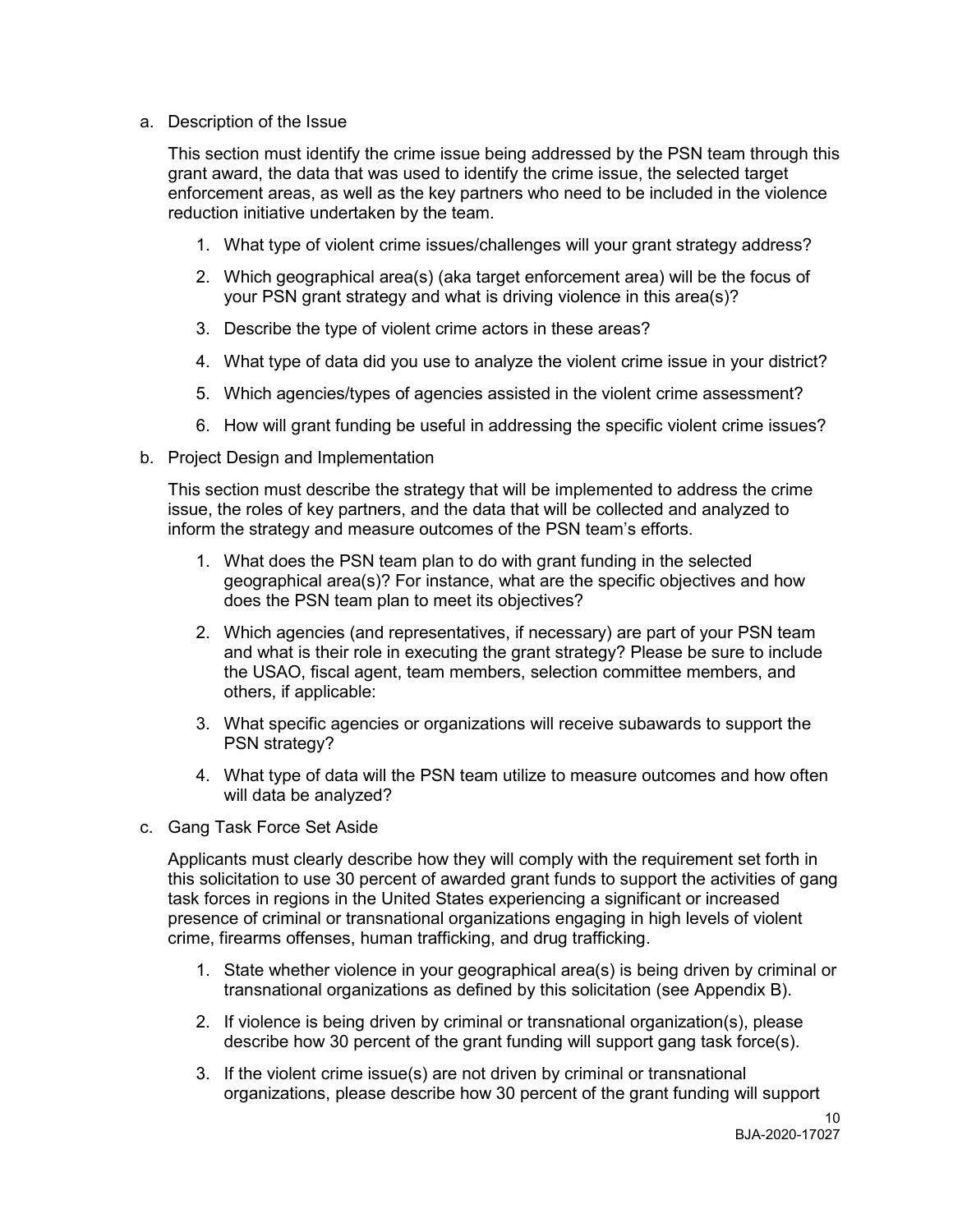the law enforcement objectives within the confines of the 30 percent gang set aside requirement as defined by this solicitation.

d. Plan for Collecting Data Required for this Solicitation's Performance Measures

OJP will require fiscal agents to submit regular performance data that demonstrate the results of the work carried out under the award. The performance data directly relate to the objectives and deliverables identified under "Objectives and Deliverables" in [Section A. Program Description.](#page-6-0)

 quarterly performance metrics through BJA's online Performance Measurement Tool Applicants should visit OJP's performance measurement page at [www.ojp.gov/performance](https://www.ojp.gov/performance) for an overview of performance measurement activities at OJP. Award recipients will be required to provide the relevant data by submitting (PMT) located at [https://bjapmt.ojp.gov.](https://bjapmt.ojp.gov/) Applicants should examine the complete list of performance indicators at [https://bjapmt.ojp.gov/help/PSNMeasures.pdf.](https://bjapmt.ojp.gov/help/PSNMeasures.pdf)

 performance data reporting requirements for this grant program and detail how the The application should demonstrate the applicant's understanding of the applicant will gather the required data.

 application. Performance measures information is included as an alert that Please note that applicants are **not** required to submit performance data with the successful applicants will be required to submit performance data as part of the reporting requirements under an award.

#### **Note on Project Evaluations**

An applicant that proposes to use award funds through this solicitation to conduct project evaluations should follow the guidance under Note on Project Evaluations in the [OJP](https://www.ojp.gov/funding/Apply/Resources/Grant-App-Resource-Guide.htm#projectEvaluation)  [Grant Application Resource Guide.](https://www.ojp.gov/funding/Apply/Resources/Grant-App-Resource-Guide.htm#projectEvaluation)

#### **Please see the [OJP Grant Application Resource Guide](https://ojp.gov/funding/Apply/Resources/Grant-App-Resource-Guide.htm) for information on the following:**

- **4. [Budget Information and Associated Documentation](https://www.ojp.gov/funding/Apply/Resources/Grant-App-Resource-Guide.htm#budgetInfo)** in the "Budget Preparation and Submission Information" section.
- **5. Indirect Cost Rate Agreement**
- **6. [Tribal Authorizing Resolution](https://www.ojp.gov/funding/Apply/Resources/Grant-App-Resource-Guide.htm#tribalAuthorizing) (if applicable)**
- **[7. Financial Management and System of Internal Controls Questionnaire \(including](https://www.ojp.gov/funding/Apply/Resources/Grant-App-Resource-Guide.htm#internalControlsQuestionnaire)  [applicant disclosure of high-risk status\)](https://www.ojp.gov/funding/Apply/Resources/Grant-App-Resource-Guide.htm#internalControlsQuestionnaire)**
- **8. [Disclosure of Lobbying Activities](https://www.ojp.gov/funding/Apply/Resources/Grant-App-Resource-Guide.htm#lobbyingActivity)**

-

- **9. [Applicant Disclosure of Pending Applications](https://www.ojp.gov/funding/Apply/Resources/Grant-App-Resource-Guide.htm#applicantDisclosure)**
- **10. [Applicant Disclosure and Justification DOJ High Risk Grantees](https://www.ojp.gov/funding/Apply/Resources/Grant-App-Resource-Guide.htm#applicantDisclosureHR)[3](#page-11-0)**

<span id="page-11-0"></span><sup>&</sup>lt;sup>3</sup> A "DOJ High Risk Grantee" is a recipient that has received a DOJ High-Risk designation based on a documented history of unsatisfactory performance, financial instability, management system or other internal control deficiencies, or noncompliance with award terms and conditions on prior awards, or that is otherwise not responsible.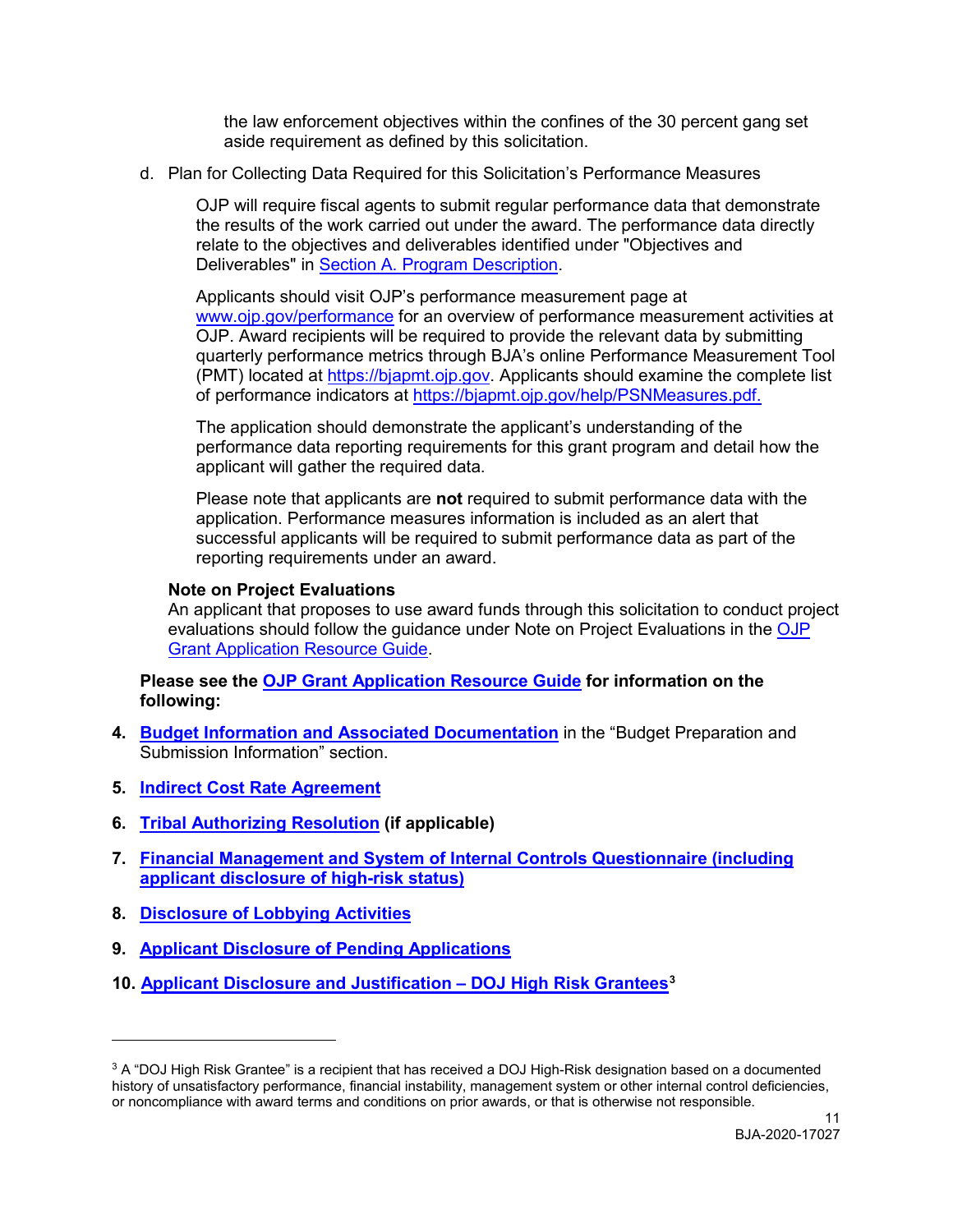## **11. [Research and Evaluation Independence and Integrity](https://www.ojp.gov/funding/Apply/Resources/Grant-App-Resource-Guide.htm#researchAndEvaluation)**

## **12. [Disclosure of Process Related to Executive Compensation](https://www.ojp.gov/funding/Apply/Resources/Grant-App-Resource-Guide.htm#processDisclosure)**

## **13. Additional Attachments**

- Applicant Disclosure of Proposed Subrecipients of grant funding, if applicable, that includes the name, organizational affiliation, and location of the proposed subrecipient entity.
- Certification letter of the fiscal agent from the local United States Attorney.
- Information regarding Communication with the Department of Homeland Security (DHS) and/or Immigration and Customs Enforcement (ICE): Each applicant must provide responses to the following questions as an attachment to the application:
	- (1) Does your jurisdiction have any laws, policies, or practices related to whether, when, or how employees may communicate with DHS or ICE?
	- (2) Is your jurisdiction subject to any laws from a superior political entity (e.g., a state law that binds a city) that meet the description in question 1?
	- (3) If yes to either:
		- Please provide a copy of each law or policy.
		- Please describe each practice.
		- Please explain how the law, policy, or practice complies with 8 U.S.C. § 1373.

 maintained by the direct recipient of funding and must be made available to DOJ upon higher education. Note: Responses to these questions must be provided by the applicant as part of the application. Further, the requirement to provide this information applies to all tiers of funding and for all subawards made to state or local government entities, including public institutions of higher education. All subrecipient responses must be collected and request. Responses to these questions are not required from subrecipients that are either a tribal government/organization, a nonprofit organization, or a private institution of

 funds (and its award will include a condition that withholds funds) until it submits these OJP will not deny an application for an FY 2020 award for failure to submit these required responses by the application deadline, but a recipient will not receive award responses.

## <span id="page-12-0"></span>**How To Apply (GMS)**

An applicant must submit its application through the <u>Grants Management System (GMS)</u>, which provides support for the application, award, and management of awards at OJP. Find  solicitation under **How to Apply (GMS)** in the [OJP Grant Application Resource Guide.](https://www.ojp.gov/funding/Apply/Resources/Grant-App-Resource-Guide.htm#howToApplyGMS) information, registration, and submission steps on how to apply in GMS in response to this

# <span id="page-12-1"></span> **E. Application Review Information**

## <span id="page-12-2"></span>**Review Process**

[Grant Application Resource Guide](https://www.ojp.gov/funding/Apply/Resources/Grant-App-Resource-Guide.htm#applicationReview) for information on the application review process for this BJA reviews the application to make sure that the information presented is reasonable, understandable, measurable, achievable, and consistent with the solicitation. See the [OJP](https://www.ojp.gov/funding/Apply/Resources/Grant-App-Resource-Guide.htm#applicationReview)  solicitation.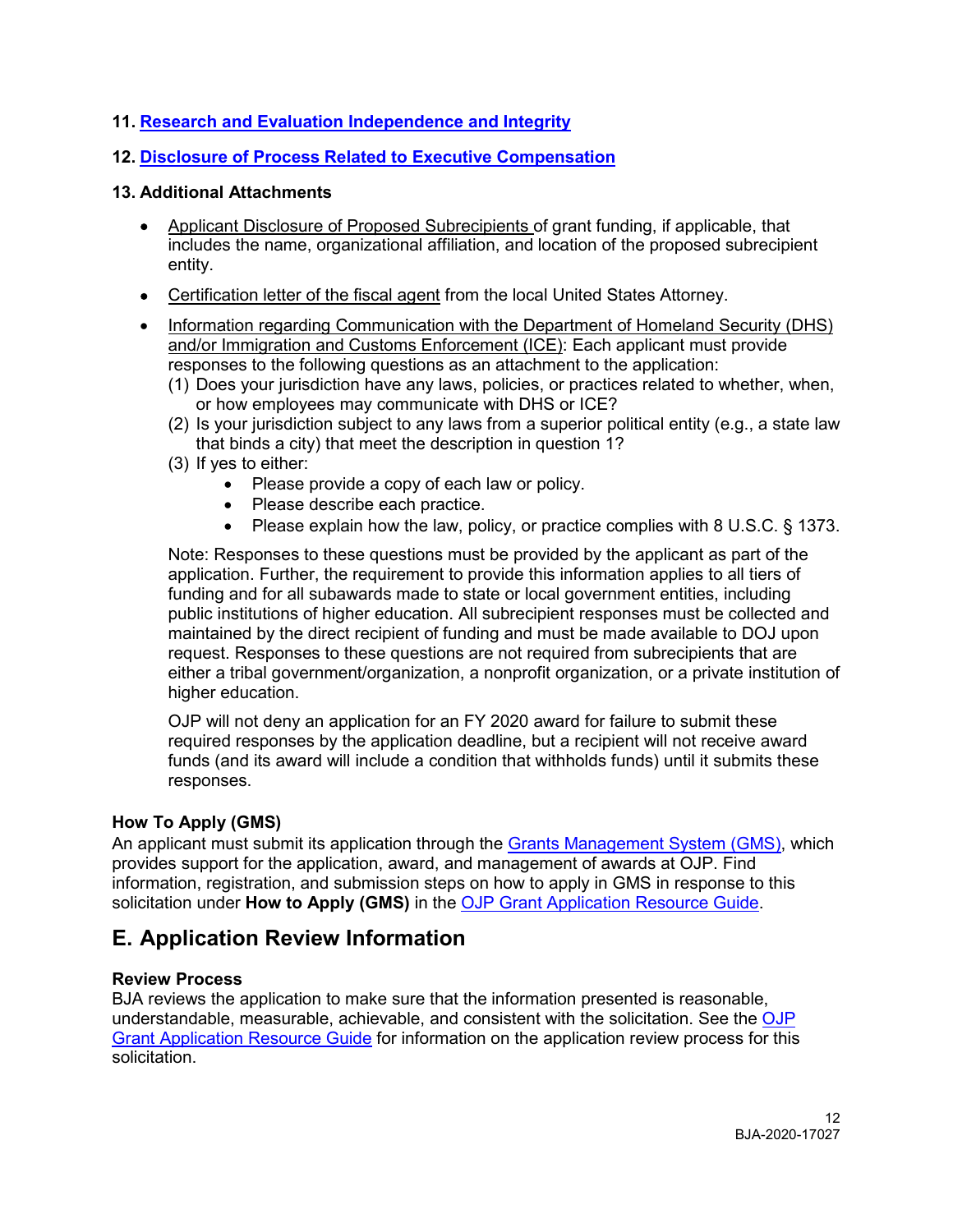In addition, if OJP anticipates that an award will exceed \$250,000 in federal funds, OJP also must review and consider any information about the applicant that appears in the nonpublic segment of the integrity and performance system accessible through SAM (currently, the Federal Awardee Performance and Integrity Information System, FAPIIS).

 information about itself that currently appears in FAPIIS and was entered by a federal awarding **Important note on FAPIIS:** An applicant, at its option, may review and comment on any agency. OJP will consider any such comments by the applicant, in addition to the other information in FAPIIS, in its assessment of the risk posed by the applicant.

 Absent explicit statutory authorization or written delegation of authority to the contrary, all final award decisions will be made by the Assistant Attorney General, who may take into account factors as indicated in this section.

# <span id="page-13-0"></span>**F. Federal Award Administration Information**

**Please see the [OJP Grant Application Resource Guide](https://ojp.gov/funding/Apply/Resources/Grant-App-Resource-Guide.htm) for information on the following:** 

## <span id="page-13-1"></span>**[Federal Award Notices](https://www.ojp.gov/funding/Apply/Resources/Grant-App-Resource-Guide.htm#awardNotices)**

## <span id="page-13-2"></span>**[Administrative, National Policy, and Other Legal Requirements](https://www.ojp.gov/funding/Apply/Resources/Grant-App-Resource-Guide.htm#otherLegalRequirements)**

 If selected for funding, in addition to implementing the funded project consistent with the OJP-approved application, the recipient must comply with all award conditions, and all applicable requirements of federal statutes and regulations (including applicable requirements referred to in the assurances and certifications executed in connection with award acceptance).

 For additional information on these legal requirements, see the "Administrative, National Policy, and Other Legal Requirements" section in the [OJP Grant Application Resource](https://www.ojp.gov/funding/Apply/Resources/Grant-App-Resource-Guide.htm)  [Guide.](https://www.ojp.gov/funding/Apply/Resources/Grant-App-Resource-Guide.htm)

## <span id="page-13-3"></span>**Information Technology (IT) Security Clauses**

## <span id="page-13-4"></span>**General Information About [Post-Federal Award Reporting Requirements](https://www.ojp.gov/funding/Apply/Resources/Grant-App-Resource-Guide.htm#awardReportingRequirements)**

In addition to the deliverables described in [Section A. Program Description,](#page-6-0) any recipient of an award under this solicitation will be required to submit certain reports and data.

 annual progress reports, final financial and progress reports, and, if applicable, an delinquent. (In appropriate cases, OJP may require additional reports.) Required reports. Recipients typically must submit quarterly financial reports, semiannual audit report in accordance with the Part 200 Uniform Requirements or specific award conditions. Future awards and fund drawdowns may be withheld if reports are

See the [OJP Grant Application Resource Guide](https://www.ojp.gov/funding/Apply/Resources/Grant-App-Resource-Guide.htm#awardReportingRequirements) for additional information on specific postaward reporting requirements, including performance measures data.

# <span id="page-13-5"></span>**G. Federal Awarding Agency Contact(s)**

For OJP contact(s), see page 2.

For contact information for GMS, see page 2.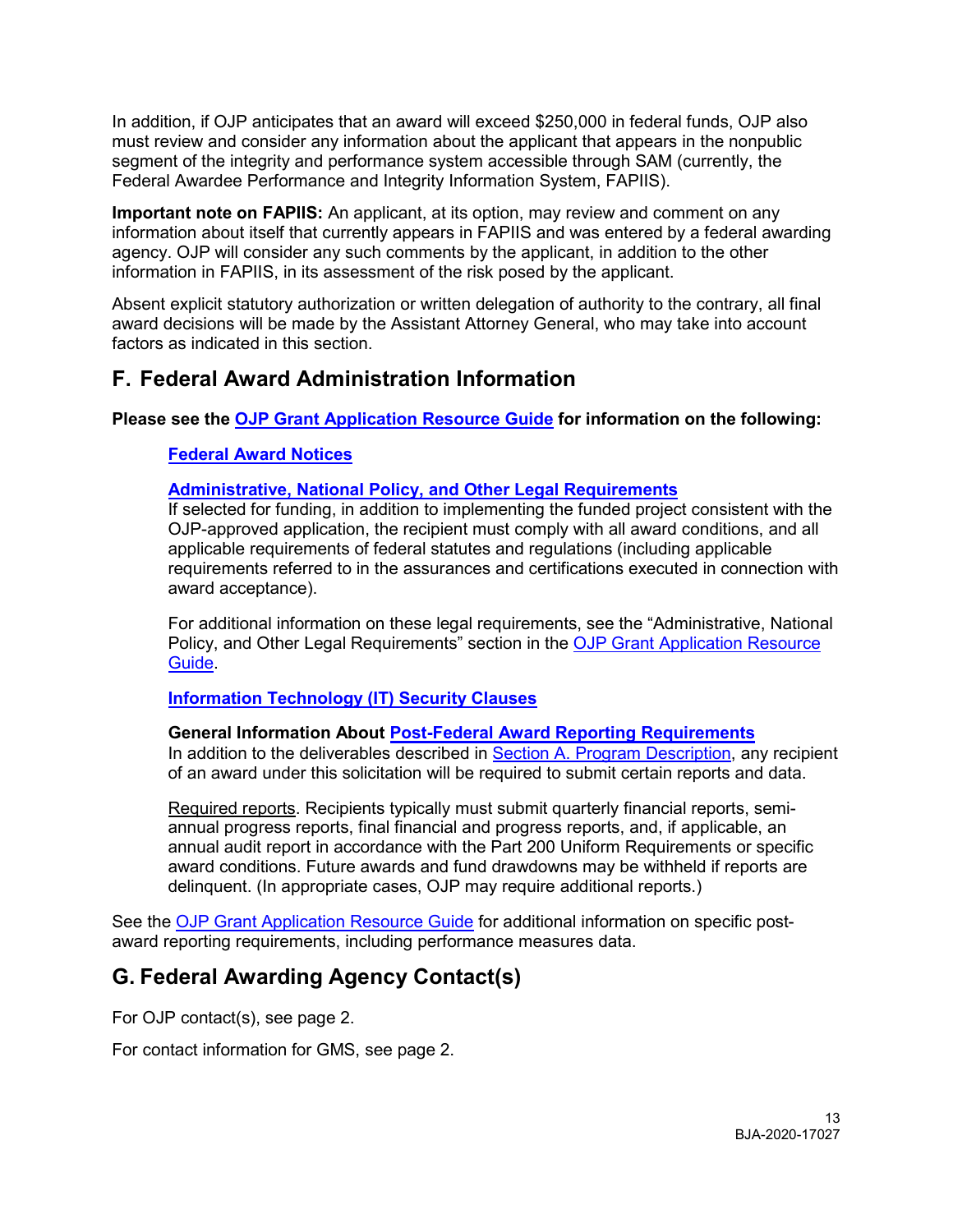# <span id="page-14-0"></span>**H. Other Information**

**Please see the [OJP Grant Application Resource Guide](https://ojp.gov/funding/Apply/Resources/Grant-App-Resource-Guide.htm) for information on the following:** 

<span id="page-14-1"></span>**[Freedom of Information and Privacy Act \(5 U.S.C. 552 and 5 U.S.C. 552a\)](https://www.ojp.gov/funding/Apply/Resources/Grant-App-Resource-Guide.htm#foia)** 

<span id="page-14-2"></span>**[Provide Feedback to OJP](https://www.ojp.gov/funding/Apply/Resources/Grant-App-Resource-Guide.htm#feedback)**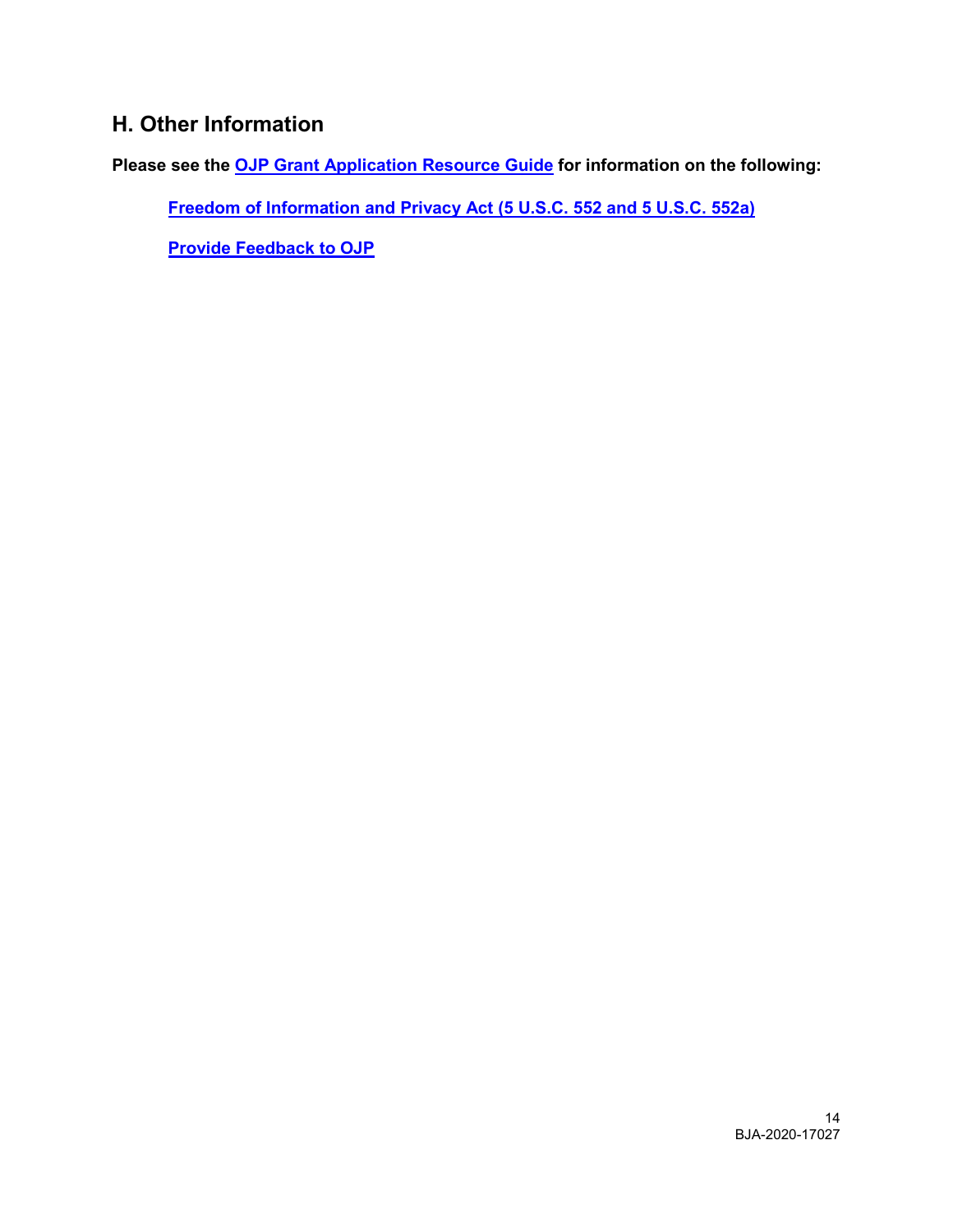## **Appendix A: Application Checklist**

## **Project Safe Neighborhoods FY 2020 Grant Solicitation**

## <span id="page-15-0"></span>**This application checklist has been created as an aid in developing an application.**

#### **What an Applicant Should Do:**

#### *Prior to Registering in GMS:*

- Acquire a DUNS Number (see [OJP Grant Application Resource Guide\)](https://www.ojp.gov/funding/Apply/Resources/Grant-App-Resource-Guide.htm#howToApplyGMS)
- □ Acquire or renew registration with SAM (see [OJP Grant Application Resource Guide\)](https://www.ojp.gov/funding/Apply/Resources/Grant-App-Resource-Guide.htm#howToApplyGMS)

#### *To Register with GMS*:

- $\Box$  For new users, acquire a GMS username and password\* (see OJP Grant Application [Resource Guide\)](https://www.ojp.gov/funding/Apply/Resources/Grant-App-Resource-Guide.htm#howToApplyGMS)
- □ For existing users, check GMS username and password\* to ensure account access (see [OJP Grant Application Resource Guide\)](https://www.ojp.gov/funding/Apply/Resources/Grant-App-Resource-Guide.htm#howToApplyGMS)
- □ Verify SAM registration in GMS (see [OJP Grant Application Resource Guide\)](https://www.ojp.gov/funding/Apply/Resources/Grant-App-Resource-Guide.htm#howToApplyGMS)
- □ Search for and select correct funding opportunity in GMS (see OJP Grant Application [Resource Guide\)](https://www.ojp.gov/funding/Apply/Resources/Grant-App-Resource-Guide.htm#howToApplyGMS)
- $\Box$  Register by selecting the "Apply Online" button associated with the funding opportunity title (see [OJP Grant Application Resource Guide\)](https://www.ojp.gov/funding/Apply/Resources/Grant-App-Resource-Guide.htm#howToApplyGMS)
- □ Read OJP policy and guidance on conference approval, planning, and reporting available at [ojp.gov/financialguide/DOJ/PostawardRequirements/chapter3.10a.htm](https://ojp.gov/financialguide/DOJ/PostawardRequirements/chapter3.10a.htm) (see [OJP](https://www.ojp.gov/funding/Apply/Resources/Grant-App-Resource-Guide.htm#reportingCosts)  [Grant Application Resource Guide\)](https://www.ojp.gov/funding/Apply/Resources/Grant-App-Resource-Guide.htm#reportingCosts)
- □ If experiencing technical difficulties in GMS (see OJP Grant Application Resource [Guide\)](https://www.ojp.gov/funding/Apply/Resources/Grant-App-Resource-Guide.htm#submissionStepsGMS)

 this function is only associated with points of contact designated within GMS at the time the account was established. Neither OJP nor the GMS Help Desk will initiate a password reset \*Password Reset Notice – GMS users are reminded that while password reset capabilities exist, unless requested by the authorized official or a designated point of contact associated with an award or application.

#### **Overview of Post-Award Legal Requirements**:

□ Review the "Overview of Legal Requirements Generally Applicable to OJP Grants and [Cooperative Agreements -](https://ojp.gov/funding/Explore/LegalOverview2020/index.htm) FY 2020 Awards" in the [OJP Funding Resource Center.](https://www.ojp.gov/funding/index.htm)

#### **Scope Requirement:**

The federal amount requested is within the allowable limit(s) as directed by the formula based funding allocation.

**Eligibility Requirement:** See title page.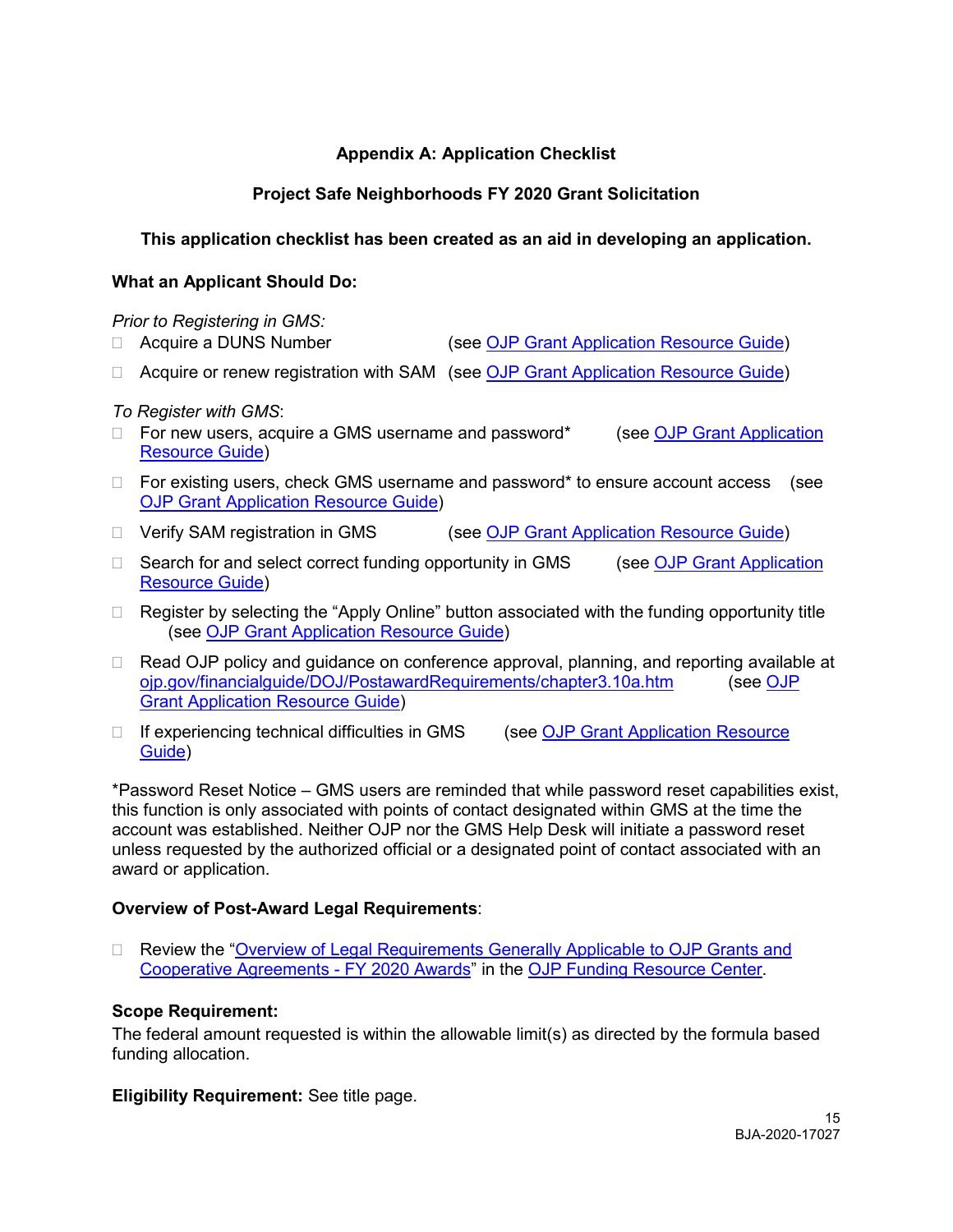#### **What an Application Should Include:**

|                | Application for Federal Assistance (SF-424)<br><b>Resource Guide)</b>                                                                | (see OJP Grant Application |
|----------------|--------------------------------------------------------------------------------------------------------------------------------------|----------------------------|
| П              | Intergovernmental Review                                                                                                             | (see page 9)               |
| $\Box$         | <b>Project Abstract</b>                                                                                                              | (see page 9)               |
| □              | <b>Program Narrative</b>                                                                                                             | (see page 9)               |
| □              | <b>Budget Detail Worksheet (including Narrative)</b><br><b>Resource Guide)</b>                                                       | (see OJP Grant Application |
| П              | Indirect Cost Rate Agreement (if applicable)<br><b>Resource Guide)</b>                                                               | (see OJP Grant Application |
| $\Box$         | Tribal Authorizing Resolution (if applicable)<br><b>Resource Guide)</b>                                                              | (see OJP Grant Application |
| $\Box$         | Financial Management and System of Internal Controls Questionnaire<br><b>Resource Guide)</b>                                         | (see OJP Grant Application |
| $\Box$         | Disclosure of Lobbying Activities (SF-LLL)<br><b>Resource Guide)</b>                                                                 | (see OJP Grant Application |
| $\Box$         | Applicant Disclosure of Pending Applications<br><b>Resource Guide)</b>                                                               | (see OJP Grant Application |
| $\Box$         | Applicant Disclosure and Justification – DOJ High Risk Grantees (if applicable) (see OJP<br><b>Grant Application Resource Guide)</b> |                            |
| $\mathbb{R}^n$ | Research and Evaluation Independence and Integrity (see OJP Grant Application<br><b>Resource Guide)</b>                              |                            |
|                | Disclosure of Process Related to Executive Compensation<br><b>Resource Guide)</b>                                                    | (see OJP Grant Application |

## **Additional Attachments:**

- □ Applicant Disclosure of Proposed Subrecipients of grant funding, if applicable, that includes the name, organizational affiliation, and location of the proposed subrecipient entity
- □ Certification letter of the fiscal agent from the local United States Attorney
- □ Information regarding communication with DHS and/or ICE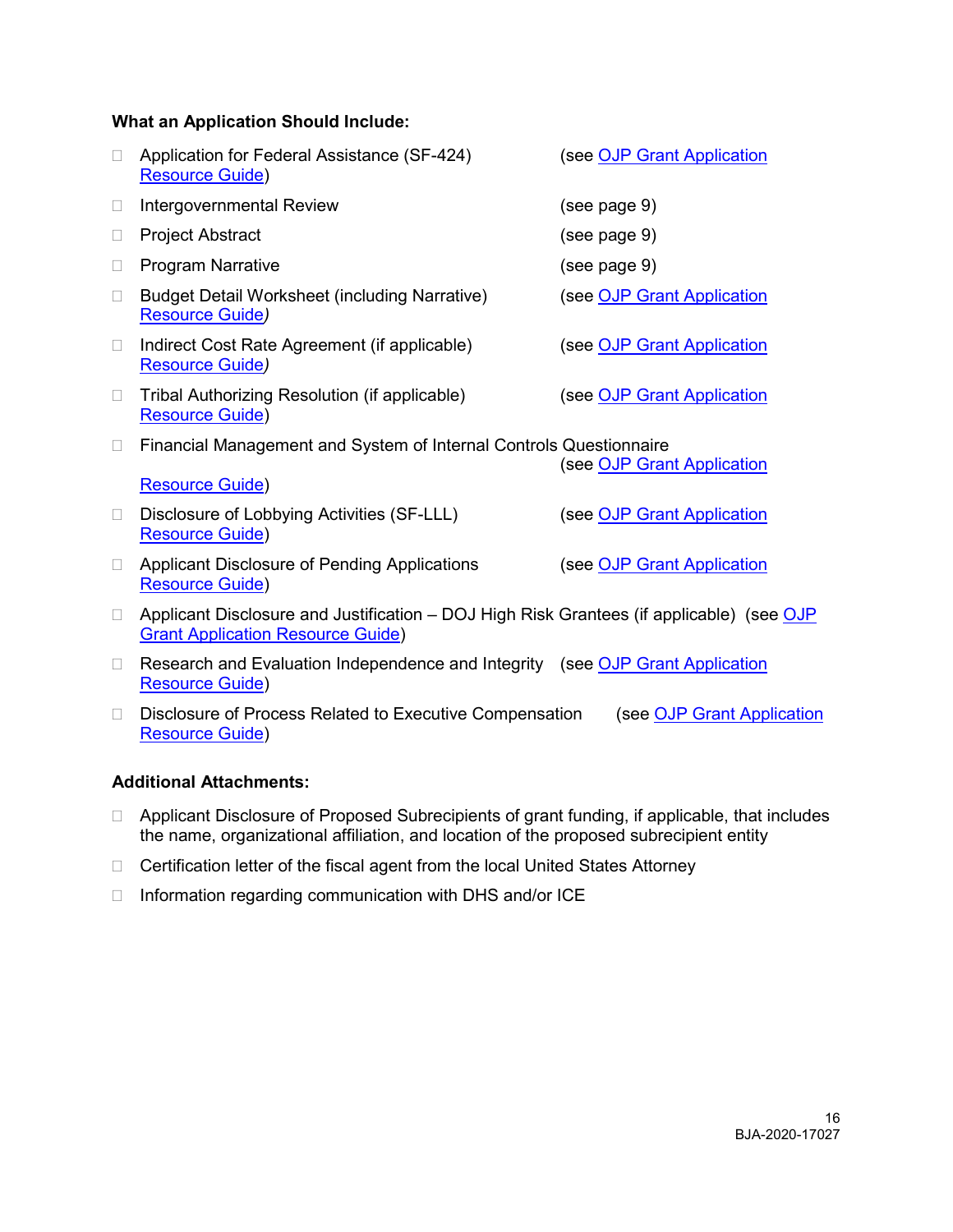## <span id="page-17-0"></span> **Appendix B: Frequently Asked Questions Related to Required 30% Gang Set Aside Funding**

## **What is a "Gang Task Force"?**

 A "Gang Task Force" is any coordinated effort involving more than one federal, state, local, or (high levels of violent crime, firearms offenses, human trafficking, and drug trafficking). A task force does not need to be led by or include participation of a federal agency; a task force tribal law enforcement agency to collaboratively investigate and prosecute criminal and/or transnational organizations that are committing the crimes listed in the PSN Authorization Act composed entirely of state, local, and/or tribal agencies can qualify. If a federal agency is involved, it may not receive grant funds.

#### **To qualify for the 30% set-aside funds, does the entity have to be named a "Gang Task Force"?**

 No. The collaborative, coordinated effort does not need to be officially designated a "Gang Task Force," so long as it is focused on the investigation and prosecution of criminal and/or transnational organizations engaging in the categories of offenses outlined in the Act.

## **Do only pre-existing task forces qualify as a "Gang Task Force"?**

 No. Both pre-existing and newly created "Gang Task Forces" may qualify for the 30% set- aside funds under the Act.

## **Can my district's PSN Team qualify as a "Gang Task Force"?**

Yes, provided that the PSN Team is focused, at least in part, on the investigation and prosecution of criminal and/or transnational organizations that are engaged in high levels of violent crime, firearms offenses, human trafficking, and drug trafficking.

#### **Can my district's PSN Team, and associated task forces, partner with a task force in a nearby jurisdiction for the purposes of using the 30% set-aside funds?**

Yes, as long as this collaboration is focused, at least in part, on the investigation and prosecution of criminal and/or transnational organizations committing the categories of offenses identified in the PSN Authorization Act.

## **Do the 30% set-aside funds have to be used specifically for anti-gang activities?**

 and drug trafficking. No, but the 30% set-aside funds must be used for collaborative, coordinated law enforcement efforts focused on criminal and/or transnational organizations, which includes but is not limited to gangs, that are engaged in high levels of violent crime, firearms offenses, human trafficking,

## **Do the 30% set-aside funds have to be used specifically for enforcement activities?**

 prevention, and reentry programs, so long as the funds are used to address criminal and/or No. The 30% set-aside funds may be used for non-enforcement activities, such as outreach, transnational organizations that are committing the categories of offenses outlined in the Act.